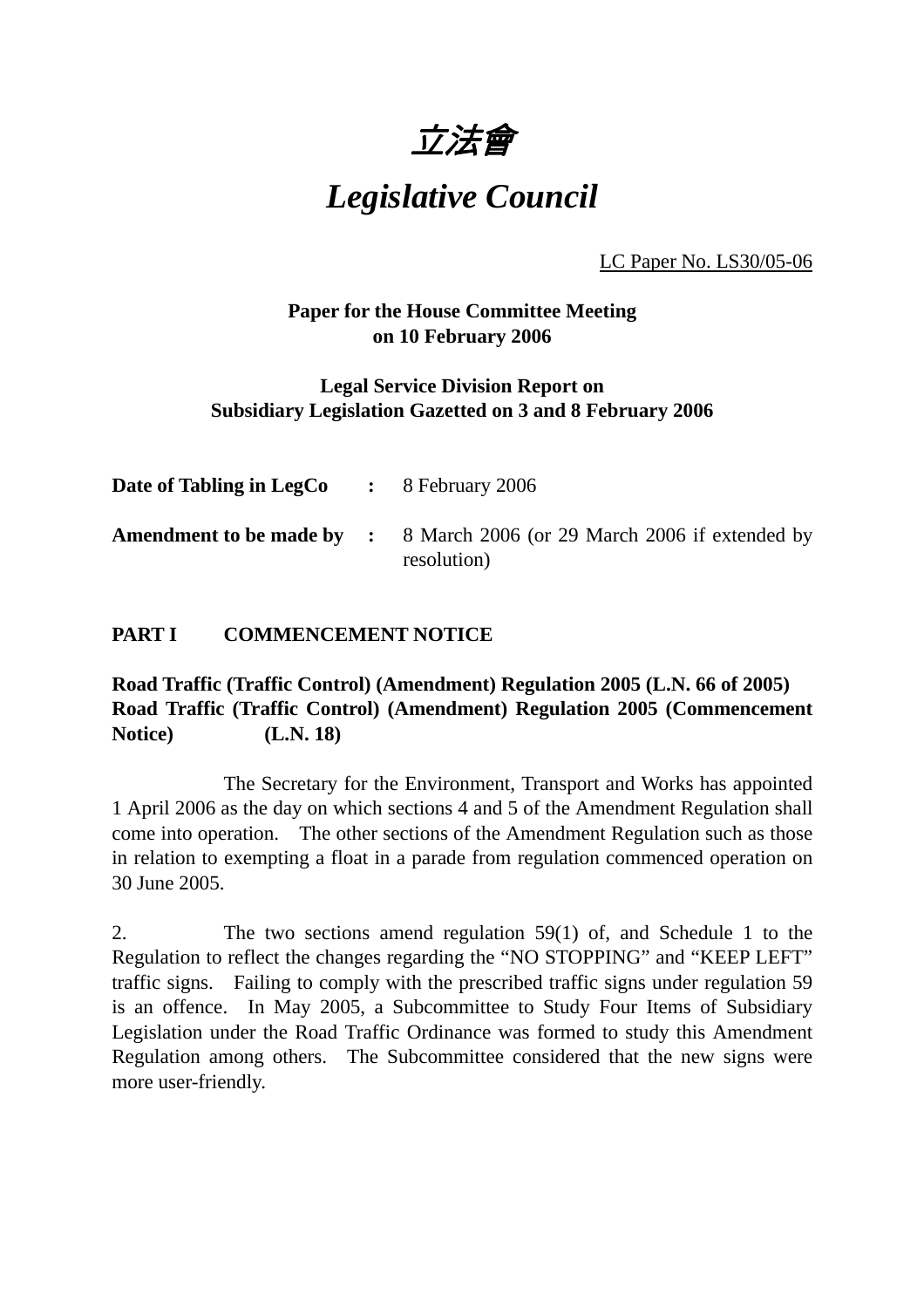#### **PART II BANNING OF BACKYARD POULTRY KEEPING**

**Waste Disposal Ordinance (Cap. 354)** 

**Waste Disposal Ordinance (Amendment of Fourth Schedule) Notice 2006 (L.N. 19)** 

**Public Health (Animals and Birds) Ordinance (Cap. 139) Public Health (Animals and Birds) (Licensing of Livestock Keeping) (Amendment) Regulation 2006 (L.N. 20)** 

#### **Background**

#### Waste Disposal Ordinance (Cap. 354)

3. Section 15 of the Waste Disposal Ordinance ("WDO") makes it an offence for any person (other than an exempt person) to keep livestock in any premises in a livestock waste prohibition area (which is defined under the WDO to effectively mean the urban area). The section also provides for the penalty of a fine of \$100,000 for a first offence; and a fine of \$200,000 for a second or subsequent offence; and where livestock has been kept continuously, a fine of \$5,000 for each day.

4. Section 15A of the WDO makes it an offence for any person (other than an exempt person) to keep livestock in any premises in a livestock waste control area (which is defined under the WDO to effectively mean the rural area). The section also provides for the penalty of a fine of \$50,000 and where livestock has been kept continuously, a fine of \$5,000 for each day.

5. Section 15AA of the WDO makes it an offence for any person (other than an exempt person) to keep livestock in any premises in a livestock waste restriction area (which is defined under the WDO to effectively mean the new towns, like Tsuen Wan, Tuen Mun) unless, among other things, he holds a valid licence so to do issued by the Director of Agriculture, Fisheries and Conservation ("the Director") under the Public Health (Animals and Birds) Ordinance (Cap. 139). The section also provides for the penalty of a fine of \$100,000 and where livestock has been kept continuously, a fine of \$5,000 for each day.

6. The term "exempt person" is defined under the Fourth Schedule to the WDO to include, among other things, any person who keeps in his premises in any livestock waste prohibition area, livestock waste restriction area or livestock waste control area not more than 20 poultry (Items 7 and 8(b)).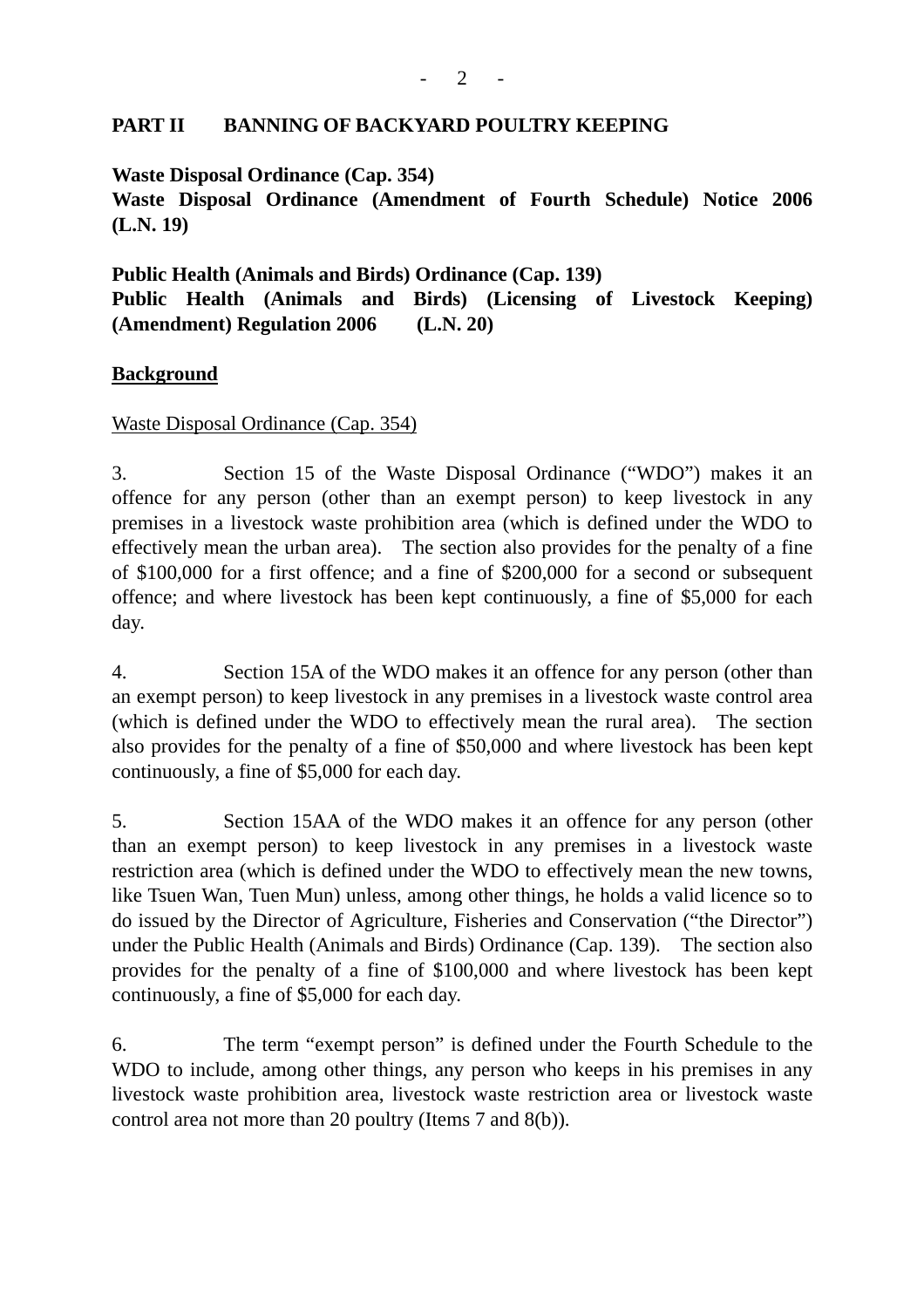7. The term "livestock" is defined under the WDO to mean pigs or poultry. The term "poultry" is further defined to mean chickens, ducks, geese, pigeons and quails.

8. The term "keep" is defined under the WDO to include breed, house, tend, look after or control.

Public Health (Animals and Birds) (Licensing of Livestock Keeping) Regulation (Cap. 139 sub. leg. L)

9. Section 3(1) of the Public Health (Animals and Birds) (Licensing of Livestock Keeping) Regulation ("the Principal Regulation") makes it an offence for a person to keep livestock (which has the same meaning as in the WDO) in any premises in a livestock waste control area unless:―

- (a) he is an exempt person (which has the same meaning as in the WDO);
- (b) he has been exempted under section 9 of the Principal Regulation (which means a licensee keeping livestock solely for the purpose of exhibition); or
- (c) he does so under a licence issued by the Director.

10. Section 3(2) of the Principal Regulation provides for the penalty of a fine of \$50,000 for a first offence; and a fine of \$100,000 for a second or subsequent offence; and where livestock has been kept continuously, a fine of \$1,000 for each day.

11. Section 4(1) of the Principal Regulation empowers the Director to issue a licence to a person to keep livestock in a premises in a livestock waste control area or livestock waste restriction area. Section 4(2) of the Principal Regulation also provides that where any premises in respect of which a licence is applied for are within a livestock waste restriction area, the Director shall not grant the licence unless he is satisfied that:―

- (a) the premises had been continuously used for livestock keeping for at least 12 months immediately before the commencement of section 2 of the Waste Disposal (Amendment) Ordinance 1994 (28 of 1994) (which commenced on 1 July 1994); and
- (b) no ex gratia payment for cessation of livestock keeping in the premises has been made by the Government after that commencement.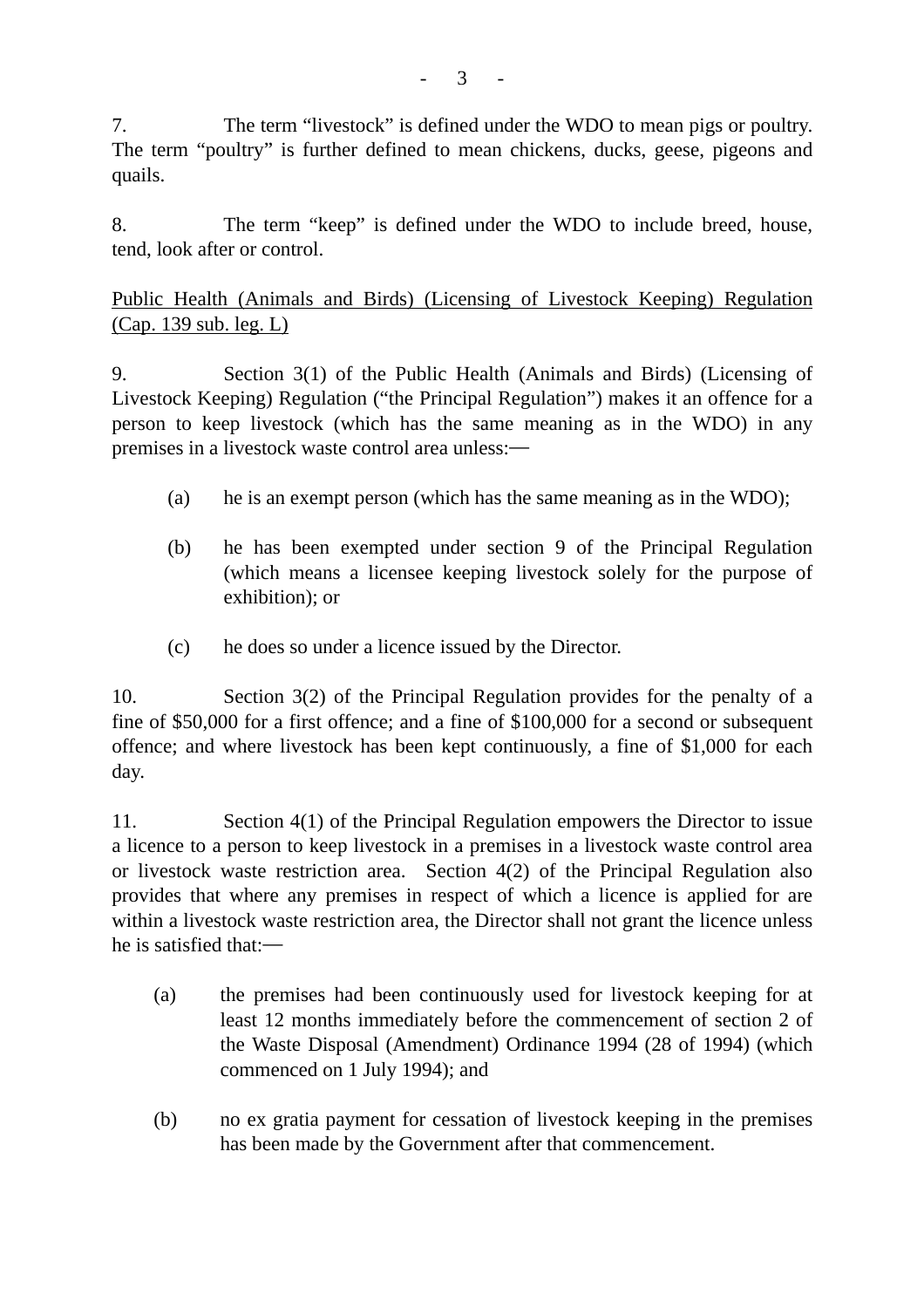## **The Proposal**

12. L.N. 19 amends the Fourth Schedule to the WDO by repealing Item 7 and in effect removing Item 8(b) so that a person who owns or keeps poultry of not more than 20 in number in his premise in any livestock waste prohibition area, livestock waste control area or livestock waste restriction area is no longer an exempt person under the WDO.

13. L.N. 20 amends the Principal Regulation by adding a new section 4(2A) to provide that the Director shall not grant a licence for the keeping of livestock in any premises in a livestock waste control area unless he is satisfied, among other things, that the number of poultry to be kept in the premises will be more than 20. Other related amendments are also made to the Principal Regulation.

14. Members may refer to LegCo Brief (File Ref.: HWF(F) CR 5/6/1) of 7 February 2006 from Health, Welfare and Food Bureau, Agriculture, Fisheries and Conservation Department and Environmental Protection Department for background information.

15. Upon the coming into operation of the items of subsidiary legislation, the penalties for illegal poultry keeping in a livestock waste prohibition area, livestock waste control area or livestock waste restriction area are summarised below:—

|                                                     | <b>WDO</b>                                             | <b>Principal Regulation</b>                                |
|-----------------------------------------------------|--------------------------------------------------------|------------------------------------------------------------|
| Livestock<br>waste                                  | $1st$ offence : \$100,000                              | <b>Nil</b>                                                 |
| prohibition area                                    | 2 <sup>nd</sup><br>offence:<br>subsequent<br><b>or</b> |                                                            |
|                                                     | \$200,000                                              |                                                            |
|                                                     | Continuous offence: \$5,000 per                        |                                                            |
|                                                     | day                                                    |                                                            |
| Livestock<br>waste                                  | Fine: \$50,000                                         | $1st$ offence : \$50,000                                   |
| control area                                        | Continuous offence: \$5,000 per                        | 2 <sup>nd</sup><br>subsequent<br>offence:<br><sub>or</sub> |
|                                                     | day                                                    | \$100,000                                                  |
|                                                     |                                                        | Continuous offence: \$1,000 per                            |
|                                                     |                                                        | day                                                        |
| Livestock<br>waste                                  | Fine: \$100,000                                        | <b>Nil</b>                                                 |
| Continuous offence: \$5,000 per<br>restriction area |                                                        |                                                            |
|                                                     | day                                                    |                                                            |

16. Paragraph 6 of the LegCo Brief notes that there are inconsistencies in respect of the enforcement and sanctions against illegal poultry keeping in the WDO and Public Health (Animals and Birds) Ordinance. According to the same paragraph, it is the Administration's target to introduce an amendment Bill within 2006 to achieve consistency.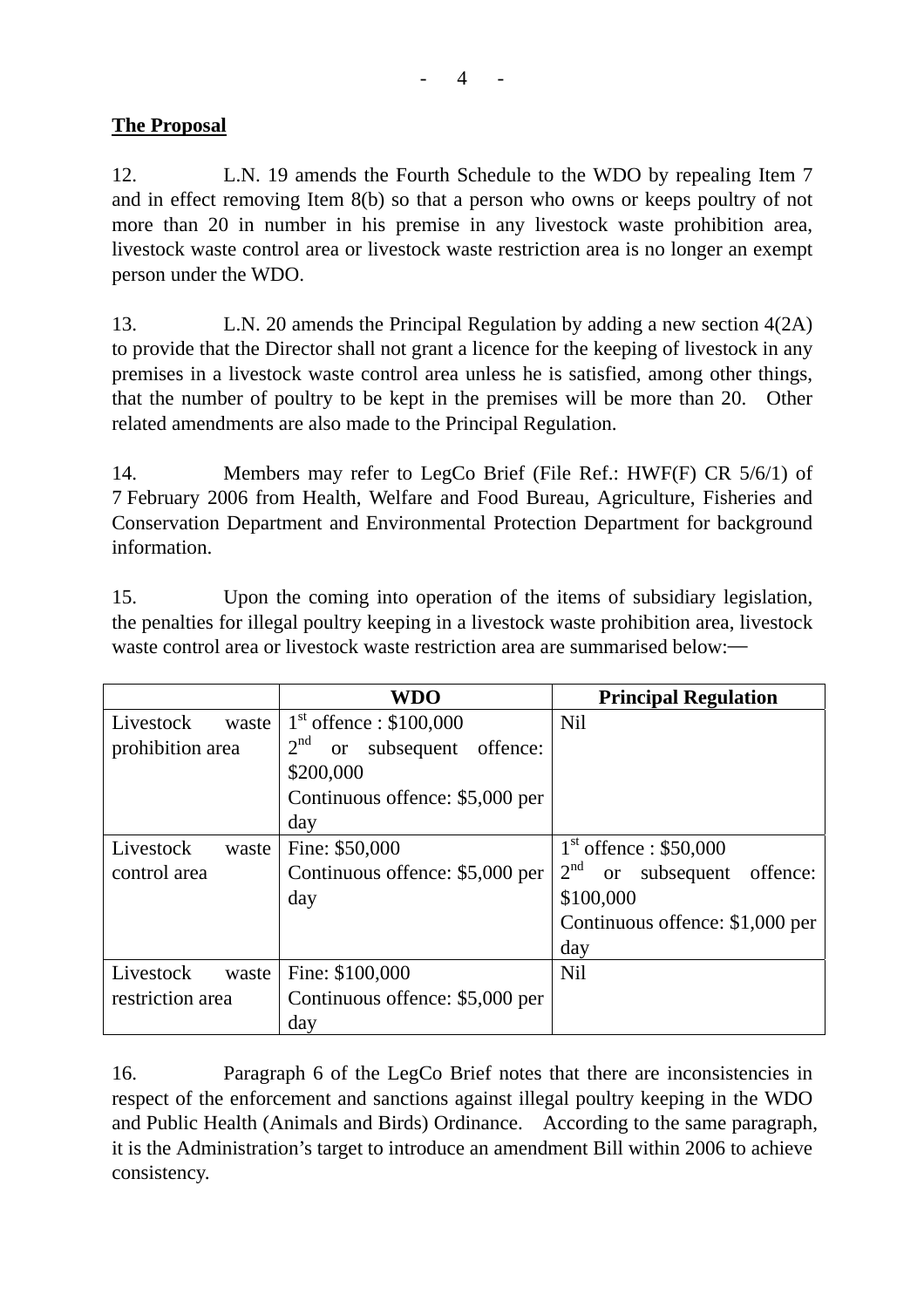17. The Panel on Food Safety and Environmental Hygiene had previously urged the Administration to regulate or prohibit backyard poultry farming when discussing measures to prevent recurrence of avian influenza in Hong Kong. The Administration briefed the Panel at the special meeting on 7 February 2006 the two items of subsidiary legislation. The Panel expressed support for the proposal contained in the subsidiary legislation. Some Panel members also urged the Administration to take precaution against the risk of spreading avian influenza by other types of birds.

18. We have raised some questions about the subsidiary legislation with the Administration (**Annex I**). The reply of the Administration is attached (**Annex II**).

19. L.N.s 19 and 20 will come into operation on 13 February 2006.

Encl

Prepared by

Ho Ying-chu, Anita (L.N. 18) Lam Ping-man, Stephen (L.N.s 19 and 20) Assistant Legal Advisers Legislative Council Secretariat 9 February 2006

LS/S/18/05-06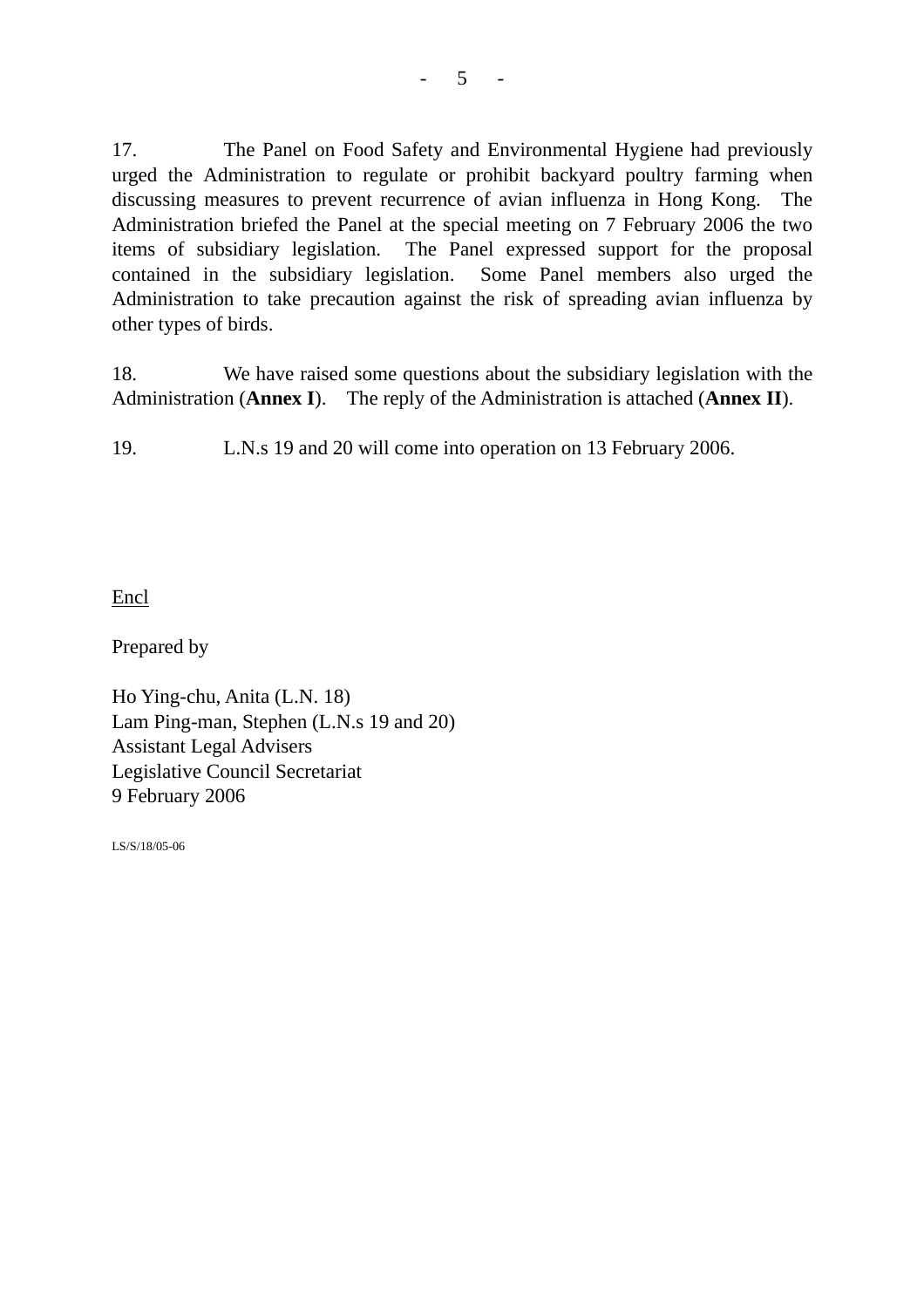**Annex I**

LS/B/18/05-06 2869 9468 2877 5029

Secretary for Health, Welfare and Food (Attn : Mr Wallace Lau, PAS (FEH) 1) Health, Welfare and Food Bureau Food and Environmental Hygiene Division 20/F, Murray Building Garden Road Hong Kong

8 February 2006

**BY FAX** Fax No. : 2136 3281 Total no(s) of page(s) :  $2$ 

Dear Mr Lau,

# **Waste Disposal Ordinance (Amendment of Fourth Schedule) Notice 2006 (L.N. 19) Public Health (Animals and Birds) (Licensing of Livestock Keeping) (Amendment) Regulation 2006 (L.N. 20)**

 We are scrutinising the legal and drafting aspects of the above items of subsidiary legislation. We have the following questions and should be grateful for your clarification.

General Question

- (1) Upon the coming into operation of the above items of subsidiary legislation, would it be an offence for a retailer of livestock selling any livestock at a retail market to a consumer?
- (2) Upon the coming into operation of the above items of subsidiary legislation, would it be an offence for a consumer to carry, for example a live chicken, on his way from the retail market to his home? If not, would you consider it a legislative loophole to be plugged?
- (3) Upon the coming into operation of the above items of subsidiary legislation, would it be an offence for a consumer, returning from the retail market, keeping a chicken for 24 hours in his premises before he kills it? Would you consider issuing a guideline on how long would a consumer keep a livestock in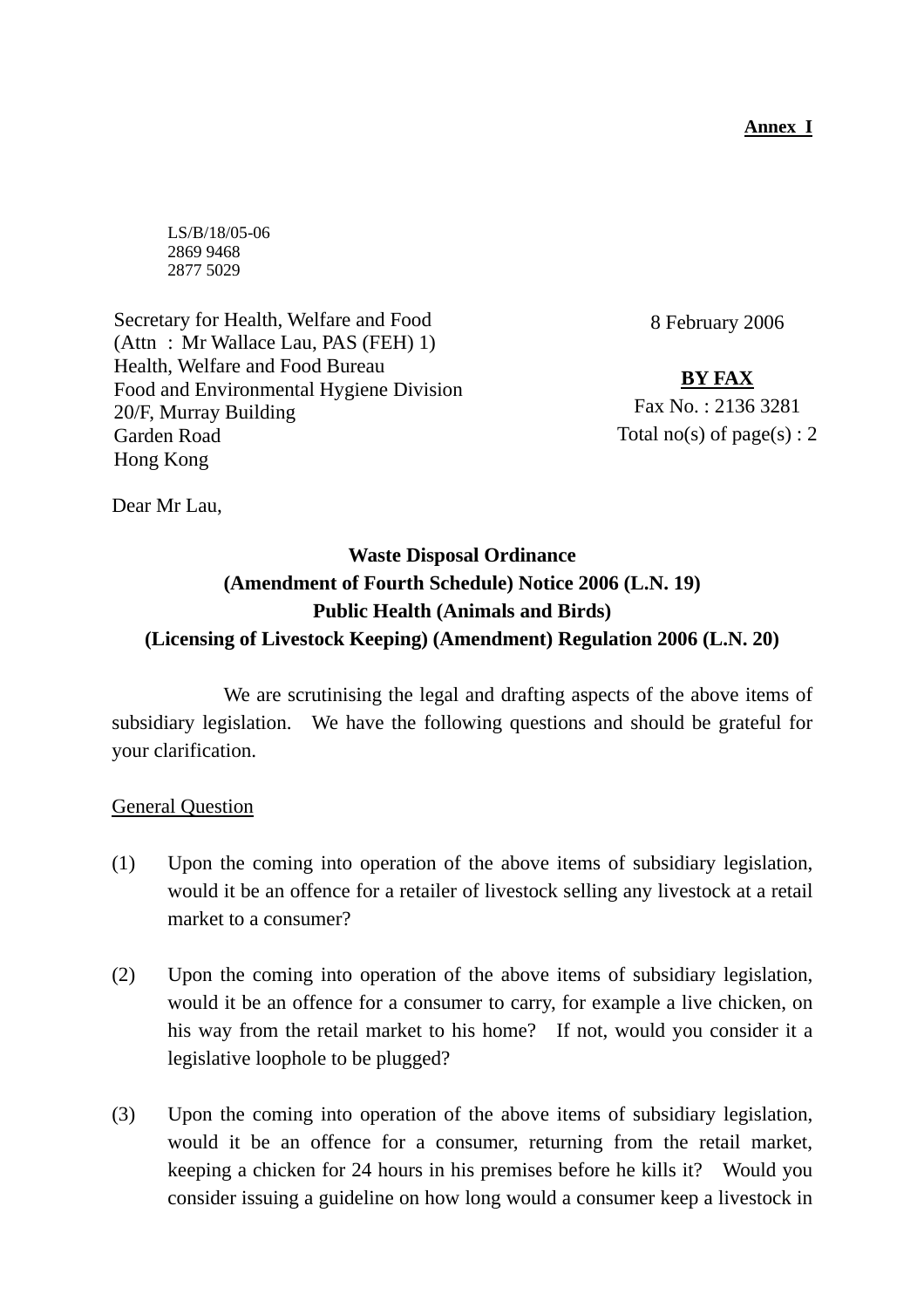his premises constituting an offence in this scenario upon the coming into operation of the above items of subsidiary legislation?

### Waste Disposal Ordinance (Amendment of Fourth Schedule) Notice 2006 (L.N.19)

Would you confirm whether the total area of the livestock waste prohibition area, livestock waste control area and livestock waste restriction area (referred to in sections 15, 15A and 15AA of the Waste Disposal Ordinance (Cap. 354) respectively) is equivalent to the area of the HKSAR?

Public Health (Animals and Birds) (Licensing of Livestock Keeping) (Amendment) Regulation 2006 (L.N.20)

- (1) Assuming a person keeping 15 chickens in a livestock waste restriction area has been granted a licence under section 4(2) of the Public Health (Animals and Birds) (Licensing of Livestock Keeping) Regulation (Cap. 139 sub. leg. L) ("the Principal Regulation"), upon the coming into operation of the above items of subsidiary legislation, would the Administration consider renewing his licence under section 4(4) of the Principal Regulation?
- (2) Would the Director of Agriculture, Fisheries and Conservation grant a licence to a new applicant who has satisfied section 4(2)(a) and (b) to keep less than 20 poultry in his premises in a livestock waste restriction area upon the coming into operation of the above item of subsidiary legislation?

 In facilitating us to report the above items of subsidiary legislation to the House Committee's meeting to be held on 10 February 2006, we should be grateful for your reply, in both languages, by **close of play today**.

Yours sincerely,

(Stephen Lam) Assistant Legal Adviser

c.c. DoJ (Attn : Miss Leonora Ip, SGC) (Fax : 2845 2215) Mrs Constance Li, CCS(2)5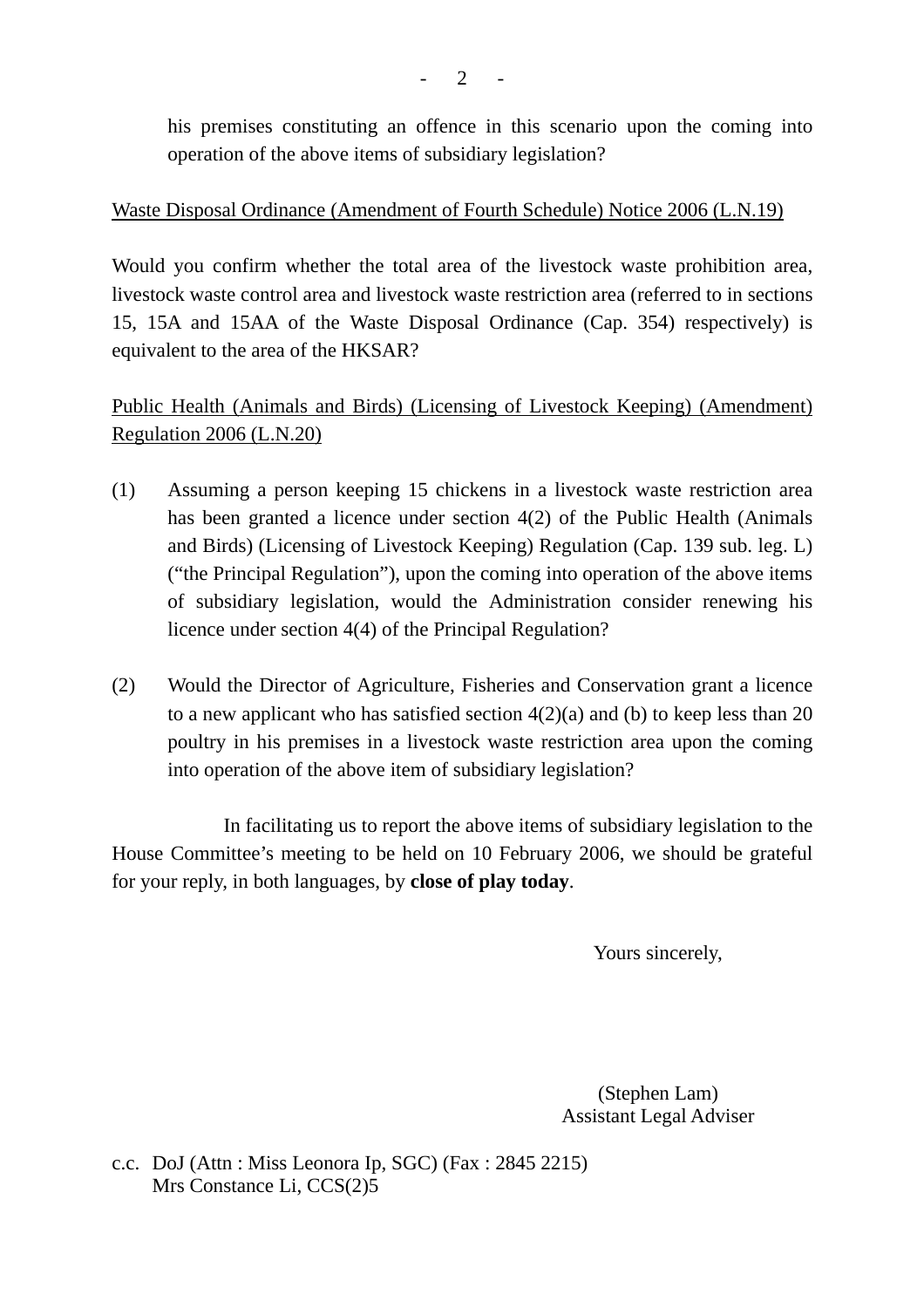**Annex II**

本函檔號 **Our ref.:** 電話號碼 **Tel. No.: (852) 2973 8297** 來函檔號 **Your ref.:** 傳真號碼 **Fax No.: (852) 2136 3281** 

9 February 2006

Mr. Stephen Lam Assistant Legal Adviser Legal Service Division Legislative Council Secretariat Legislative Council Building 8 Jackson Road Central (Fax : 2877 5029 )

Dear Mr Lam,

## **Waste Disposal Ordinance (Amendment of Fourth Schedule) Notice 2006 (L.N. 19) Public Health (Animals and Birds) (Licensing of Livestock Keeping)(Amendment) Regulation 2006 (L.N.20)**

 Thank you for your letter of 8 February. My replies are set out below for your reference.

*(1) Upon the coming into operation of the above items of subsidiary legislation, would it be an offence for a retailer of livestock selling any livestock at a retail market to a consumer?* 

The sale of live poultry is regulated by the Food Business Regulation, Cap. 132X. Provided that the retailer holds a licence issued under this Regulation (see item 5 of the Fourth Schedule to the Waste Disposal Ordinance, Cap. 354) or is an "exempt person" under item 2 of the Fourth Schedule to Cap. 354, he will not commit an offence.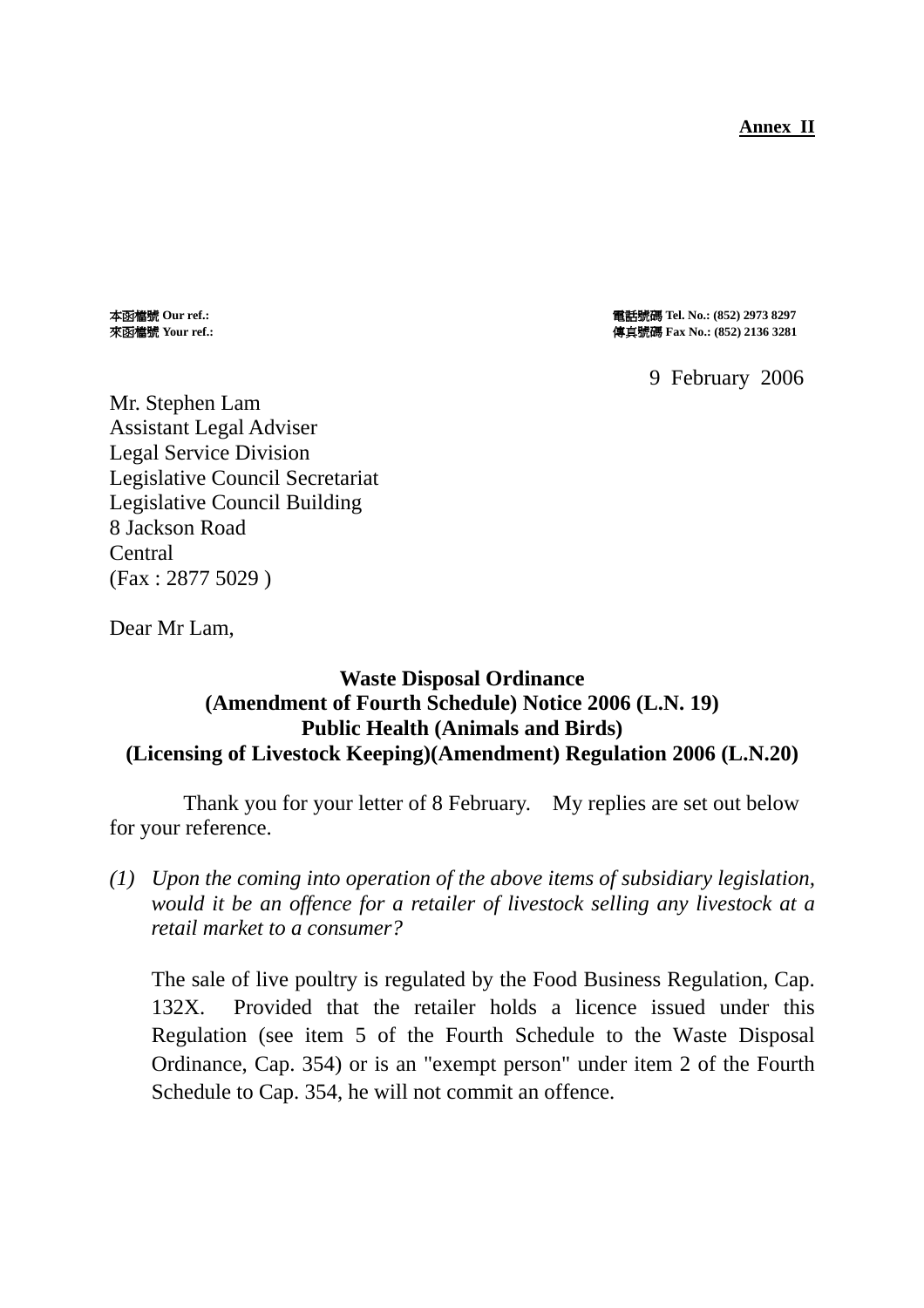*(2) Upon the coming into operation of the above items of subsidiary legislation, would it be an offence for a consumer to carry, for example a live chicken, on his way from the retail market to his home? If not, would you consider it a legislation loophole to be plugged?* 

Whether or not an offence has been committed will depend on the individual facts and circumstances of a particular case. It is not possible to state precisely whether an offence has been committed in the scenario described in this question. The Administration will continue its efforts to educate and inform the general public of the importance of avoiding any close contact with live poultry.

*(3) Upon the coming into operation of the above items of subsidiary legislation, would it be an offence for a consumer, returning from the retail market, keeping a chicken for 24 hours in his premises before he kills it? Would you consider issuing a guideline on how long would a consumer keep a livestock in his premises constituting an offence in this scenario upon the coming into operation of the above items of subsidiary legislation?* 

"Keep" is defined as including breed, house, tend, look after or control and "kept" and "keeping" are construed accordingly (see section 2 of the Public Health (Animals and Birds) (Licensing of Livestock Keeping) Regulation, Cap. 139 L and section 2 of the Waste Disposal Ordinance , Cap. 354). Again, whether or not an offence will be committed in the scenario described in this general question will depend on the individual facts and circumstances of a particular case. Some crucial elements of the offence are whether or not there is any "keeping" of live poultry by a person "in or on any premises". To reduce the risk of avian influenza, we would discourage the public from taking live poultry home.

## Waste Disposal Ordinance (Amendment of Fourth Schedule) Notice 2006 (L.N. 19)

*(4) Would you confirm whether the total area of the livestock waste prohibition area, livestock waste control area and livestock waste restriction area (referred to in sections 15, 15A, 15AA of the Waste Disposal Ordinance (Cap. 354) respectively is equivalent to the area of the HKSAR?* 

All the prohibition, control and restriction areas, when added together, are equivalent to the entire land area of HKSAR and part of her waters.